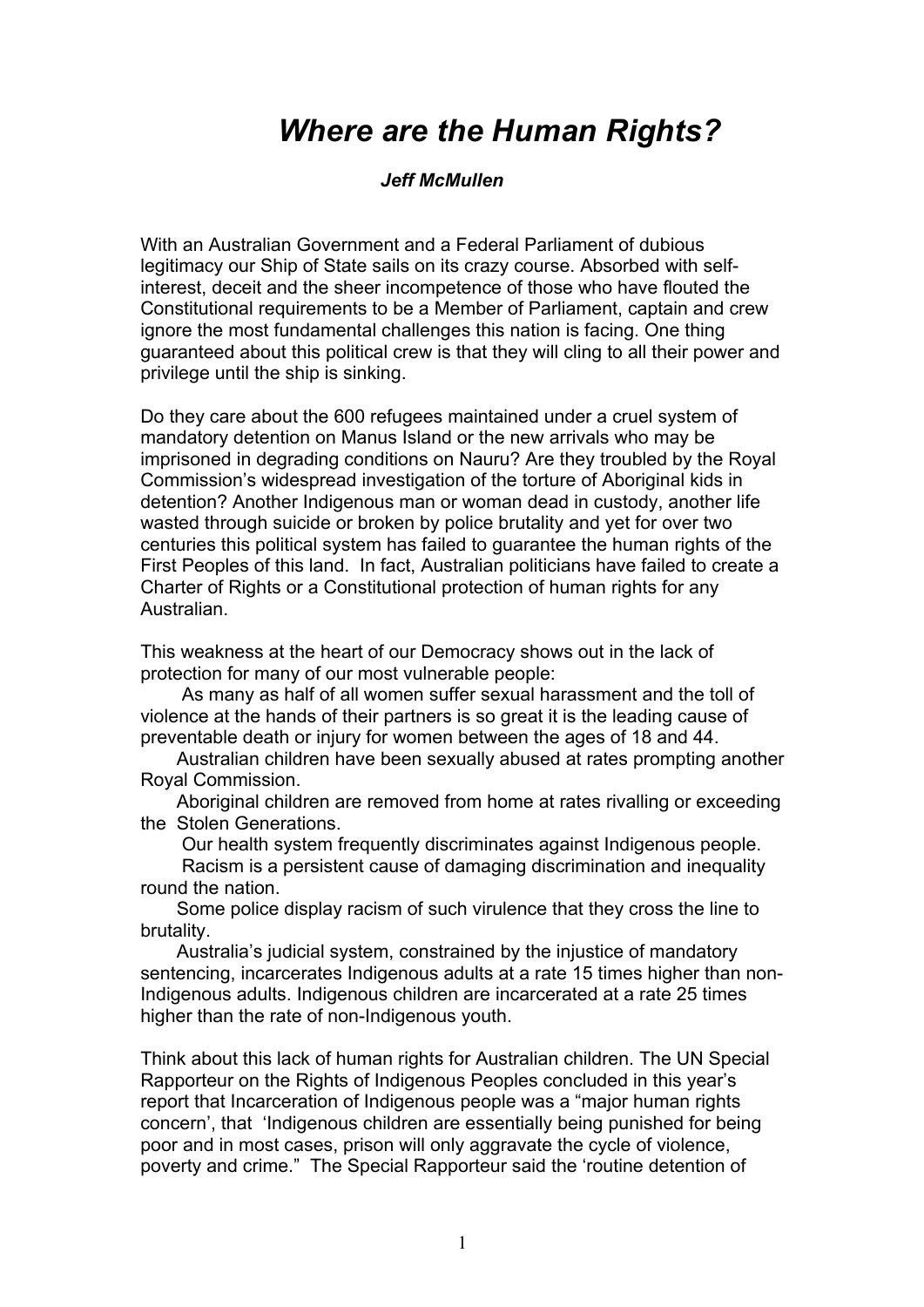very young Indigenous children' was the 'most distressing aspect of her visit' to Australia.

I can report to you about another gravely disturbing aspect of this lack of human rights, especially towards Indigenous children. A new study of children incarcerated in the Banksia Hill Detention Centre in Western Australia indicates that as many as 40% of them have brain damage impairment as a consequence of Foetal Alcohol Spectrum Disorder. These children should never have been sent to gaol. They have a disability that impairs memory, emotional functioning, learning, hearing and normal behaviour. They require special education, not prolonged incarceration, that as the Special Rapporteur argues will only aggravate the cycle of violence, poverty and crime.

The same line of criticism must be directed at the ten years of Federal Government Intervention into the lives of Aboriginal people in some 73 remote communities in the Northern Territory. Think of it this way, a child born in 2007 when Prime Minister John Howard's Government launched the Northern Territory Emergency Response (NTER) will spend the first fifteen years of life living in a kind of occupied territory, subjected to control provisions and blatant discrimination.

For a decade I have stated that the Northern Territory Intervention is the single most damaging assault on Aboriginal people since the Stolen Generations policy. Both most political parties will be shamed in history for permitting this grievous abandonment of the protection of the Racial Discrimination Act. Remember on all three occasions when the RDA has been bypassed, it is Indigenous people who have lost this protection. Let me repeat, there are no human rights for Indigenous Australians.

Renaming the Howard Intervention's suffocating mix of control, discrimination and assimilation as Labor's *Stronger Futures Legislation* is another dishonest tactic. **The truth is that after the five-year emergency phase of the Intervention and the faux reinstatement of the Racial Discrimination Act, another decade of controls continues to discriminate and damage the human rights of these people living in terrible poverty.** The evidence gathered by a large coalition of NGOs, the Government's own ABS statistics and even the Prime Minister's annual report on the Close the Gap strategy confirm my own assessment over this decade. The abuse and neglect of Aboriginal children, suicide and self-harm, alcohol and drug abuse, incarceration and all of the other metrics of pain and punishment show the Intervention is an on-going human disaster.

The discrimination is contemptuous of our own and international human rights values. The UN Special Rapporteur this year states that the continuing impact of the *Stronger Futures* controls stigmatises Aboriginal people in these communities by subjecting them to compulsory income management, forcing them to work for far less pay than average wages and then subjecting them to an array of fines and penalties. In a detailed analysis, Professor Jon Altman of Deakin University shows how this involuntary servitude is akin to the very terms of 'modern slavery' being targeted by parliamentary inquiry and the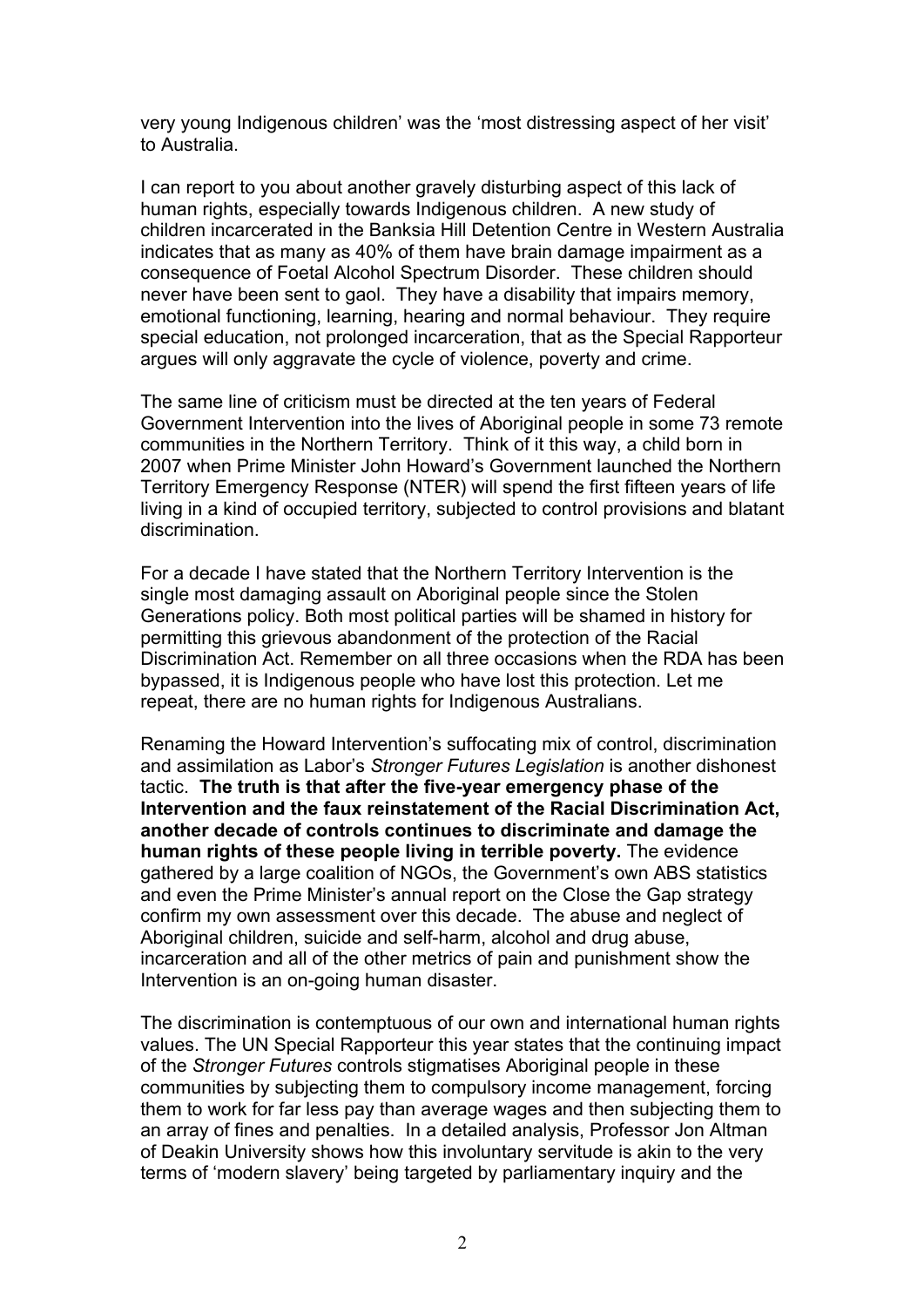righteous condemnation of the likes of mining magnate, Andrew Forrest. This is the double standard displayed in our attitude to human rights. Australia takes a seat on the UN Human Rights Council but blatantly and brazenly flouts the covenants we helped the world draft, all the while condemning the human rights shortcomings of other nations. No wonder some see Australian Government as hypocritical.

Aboriginal people are still being controlled through a state sanctioned apparatus that of course once influenced South Africa's former brutal regime of apartheid. The consequence of today's control system is that hundreds of thousands of Australia's Indigenous people are trapped in the poverty within this rich nation.

The collapse of life is disturbing to witness at close hand. There is despair, suicide and an endless procession of early funerals for lives cut terribly short.

That terrible phrase, 'the smoothing of the dying pillow', the paternalistic acceptance of cultural genocide, is not a period from our past but an on-going characteristic of Australia's relationship with Aboriginal and Torres Strait Islander peoples.

The glaring weakness at the heart of the political system, the lack of human rights protection, permits all of these grave injustices towards Aboriginal and Torres Strait Islander people. It confounds all efforts to recognise the legitimate rights of the First Peoples which, viewed with impartiality, stand in stark contrast to the questionable political legitimacy of Australia's 'House of Discards'.

**The Turnbull Government's contemptuous rejection of serious proposals for reform of an anachronistic Constitution deeply stained by racism and ignorance is a smokescreen for the brutal truth. Australian Government wants to control and assimilate the First People, exploit their lands and waters, marginalise them to the far fringe of political life and complete the project of dispossession.** 

To understand the bewildering twists and turns of the federal political leadership on Indigenous Constitutional recognition, you need to penetrate the disinformation, the outright lies, the broken promises and political treachery that accompanies almost all major policy-making impacting the lives of the First Peoples. As we move through just some of the major issues, keep note of the constants. Assimilation, control and rejection of any shift of trust and power to Indigenous people are ruthlessly maintained.

When John Howard asked Australians to vote on the question of Indigenous Recognition in a Preamble to the Constitution in the 1999 Referendum it was easily defeated. Indigenous people have never sought minimalist constitutional recognition and all honest attempts to capture a consensus have put sovereignty and Treaty making at the forefront of Indigenous concerns.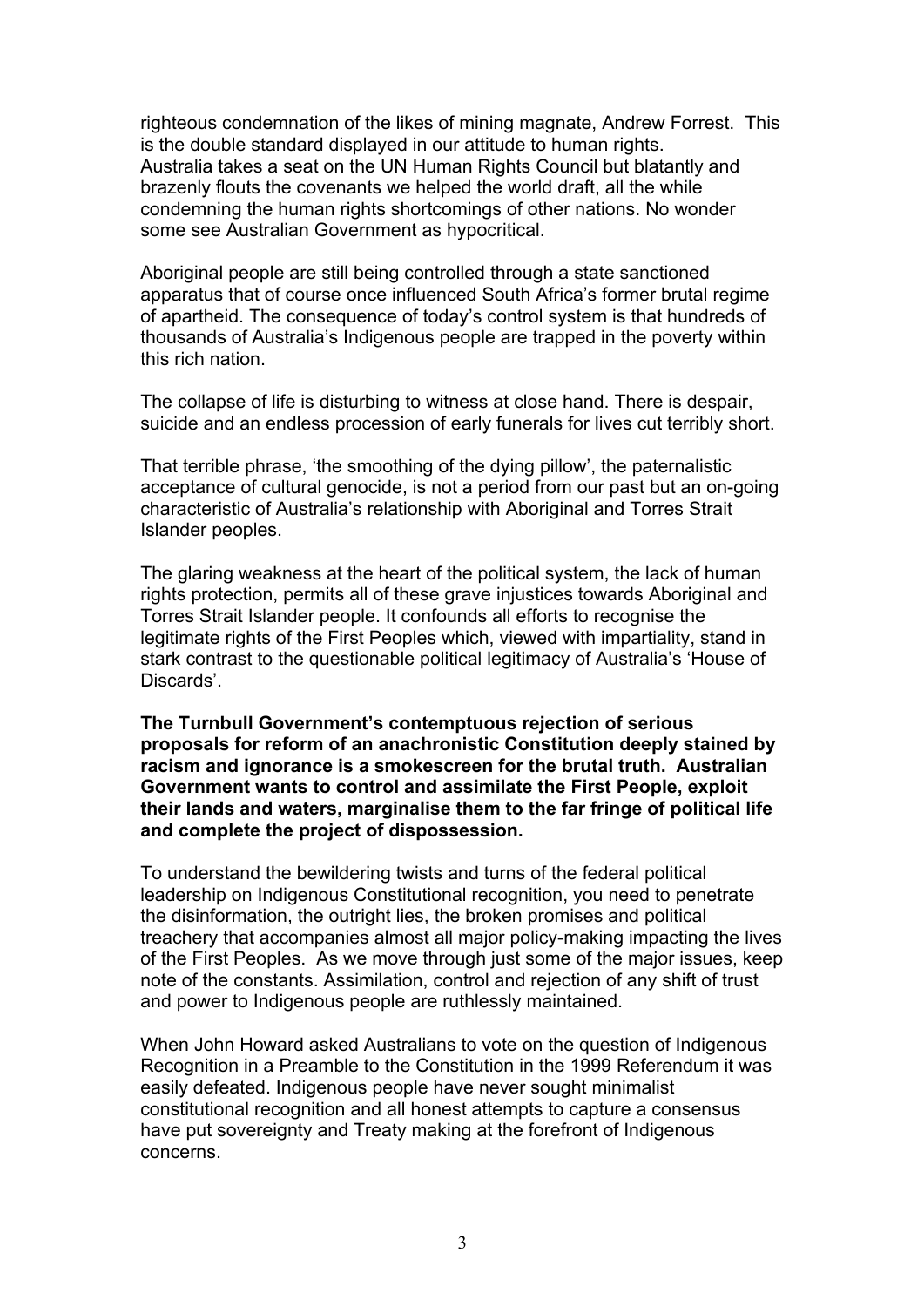The underlying political problem is that the Commonwealth has shown no interest in recognizing Indigenous sovereignty and no meaningful, sustained interest in Treaty making. Referendums that propose explicit guarantees of the rights of Indigenous peoples and non-discrimination clauses that are viewed by Conservatives as a one line Bill of Rights are likely to be always vigorously opposed by constitutional conservatives. Those opposing such changes include Greg Craven, monarchist David Flint, the Institute of Public Affairs and many others. This opposition too is part of a long and clear historical pattern revealing much about the political class, the power of special lobby groups and their thinking about Indigenous people.

Despite these political hurdles, a long line of Indigenous leaders have attempted to engage Australian Prime Ministers and other politicians on means of genuine constitutional and legal reform. This reflects the unquenchable desire of the First Peoples to live with their own identity, their own values, controlling their destiny in what is after all their land.

The likes of William Ferguson, Fred Maynard, William Cooper, Jack Patten and Pearly Gibbs focussed on equality and full citizenship rights as early as the 1930s. In the 1960s the central demand was for Land Rights as the expression of Indigenous Sovereignty. Vincent Lingiari's patience in turning down the bribery offer of a Vestey's payoff while waiting for a restoration of the Gurindji Land Rights expresses the eternal patience and good will of Indigenous people. They look for the best in the rest of us and hope eventually we will trust them to lead the way in addressing their own priorities. Clear thinking strategists and visionaries like the Aboriginal writer, Kevin Gilbert drafted brilliantly clear formulations of Aboriginal sovereignty and templates for Treaty making. From Charles Perkins to Patrick Dodson and Noel Pearson, Indigenous men and women also have tried to reform by influencing the machine from the outside and inside. In my view they are always betrayed by the treachery of politics.

Noel Pearson had his own vision when he approached John Howard facing near certain political defeat in 2007 arguing that Constitutional Recognition of Indigenous people as well as a bold Federal intervention into Aboriginal policy would set the Ship of State on a new and positive course. A few of the same group of Aboriginal people put the same trust in Tony Abbott as Prime Minister. For all of Abbott's professed support for Indigenous people, he too recently supported Prime Minister Malcolm Turnbull's rejection of a Constitutionally enshrined Indigenous Advisory body. How telling. The one thing these two could agree on lately in their state of mutual loathing was a determined opposition to Indigenous 'Voice' in the constitution. Noel Pearson called Turnbull's response a 'dog whistle', meaning a subtle political message that could only be understood by one political group, namely the archconservatives opposed to Constitutional reform. Patrick Dodson put it more bluntly. It was a "kick in the guts".

Malcolm Turnbull's cabinet ministers have conveyed very mixed and misleading signals to the Indigenous people on the government appointed Referendum Council. Professor Megan Davis, who has been part of this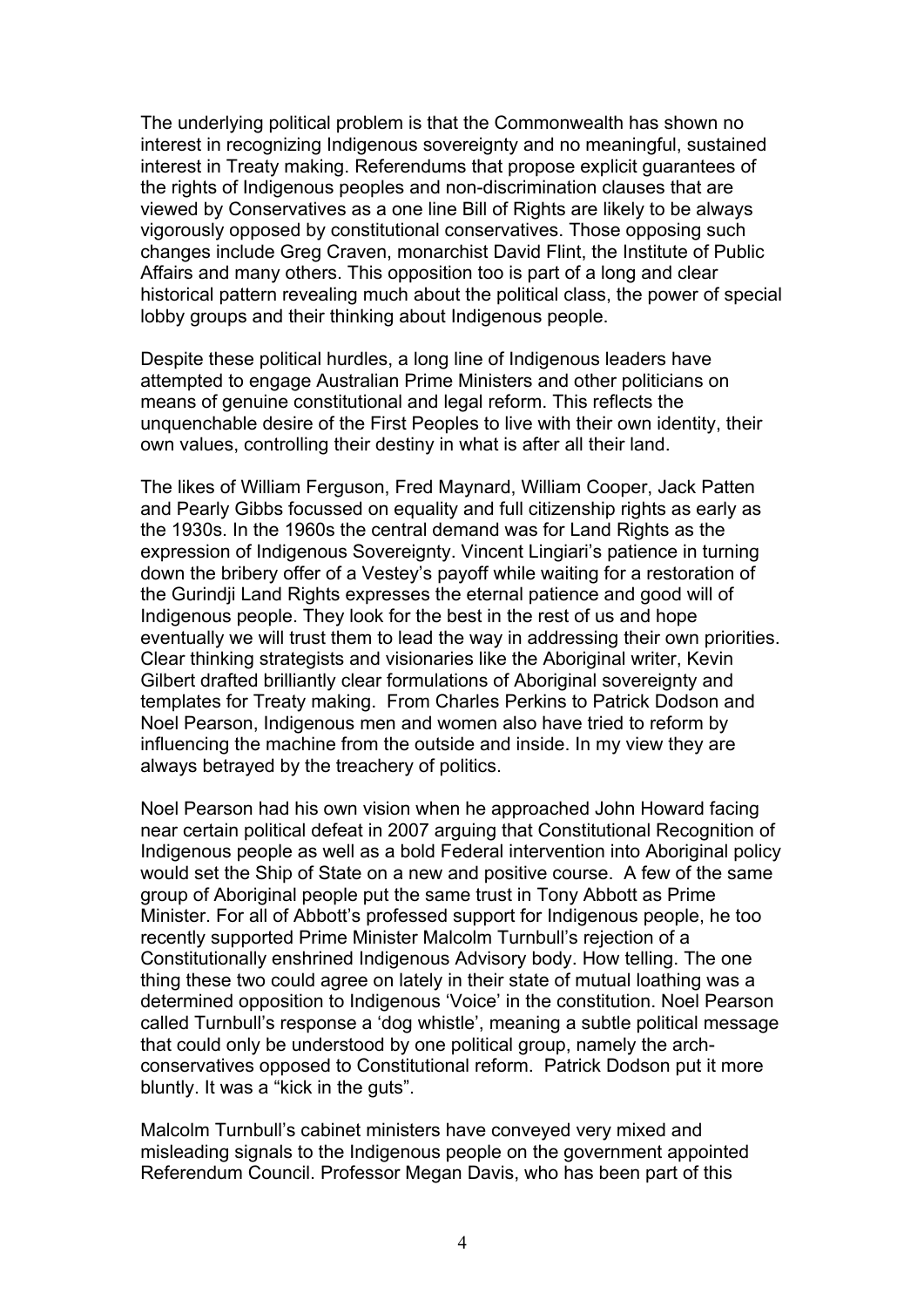political process for a decade from the Government's Expert Committee on Indigenous Recognition through to the consultations leading to the Uluru statement, has condemned the treacherous political behaviour displayed by those supposedly seeking the considered recommendations of Indigenous people for Constitutional reform.

The pattern of raising Indigenous hopes, promising trust and then betraying them with treachery is indelible, part of that historical pattern displayed by Australia's ruling class. Australia may have stopped classing Aboriginal people as flora and fauna but we forget that they are human when we remove their children from their families, creating the ongoing Stolen Generations. Similarly, the 1967 Referendum, with a rare national consensus of 92% support across the nation, was presented as a vote for Aboriginal equality. However, in giving the Commonwealth the power to count them into the census and also make laws on behalf of any race, meaning Indigenous people too, the politicians created the mechanism for ongoing discrimination. There is no human rights protection to ensure that those laws will benefit Indigenous people, as they or anyone reasonable would see it.

Here is a fundamental challenge to improving relations. International legal covenants including the UN Declaration on the Rights of Indigenous Peoples insist on the right to self-determination and that Indigenous people must give free, prior, informed consent to government interventions aimed at these groups of people. Yet Australia does not bring into full effect these international norms. This is the case with the use of Special Measures, the international legal concept that is meant to allow a version of affirmative action to address the deep disadvantage of the most vulnerable groups in society. The Howard Government claimed outrageously that the Northern Territory Intervention's discriminatory provisions were 'Special Measures' yet Aboriginal people who overwhelmingly opposed the Intervention had never given their free, prior, informed consent. Some Constitutional lawyers contend that Australia's *Racial Discrimination Act* 1975 (Cth) does not import the 'duty to consult' in its explanation of 'Special Measures'. Ultimately the Australian Government does as it pleases.

It was the long pattern of lack of genuine consultation that led Patrick Dodson to propose a Dialogue process that involved South African style truth-seeking. The Reconciliation process that Senator Dodson championed before entering politics was always constrained by the limited knowledge most non-Indigenous Australians have of the history, politics, cultural values and worldview of the array of First Nations perspectives in this land. Revealingly, Government displayed the same ambiguous degree of feigned interest but limited support for the Dialogue as it has towards all consultations with Indigenous people including those after the NT Intervention, before the *Stronger Futures* legislation and those throughout the curious bandwagon known as the *Recognise* movement.

Having attended many Indigenous yarning circles, conferences and forums on the local, regional and national level over the past fifty years, my own belief is that their strongest priorities are Indigenous Sovereignty, Treaty-Making and a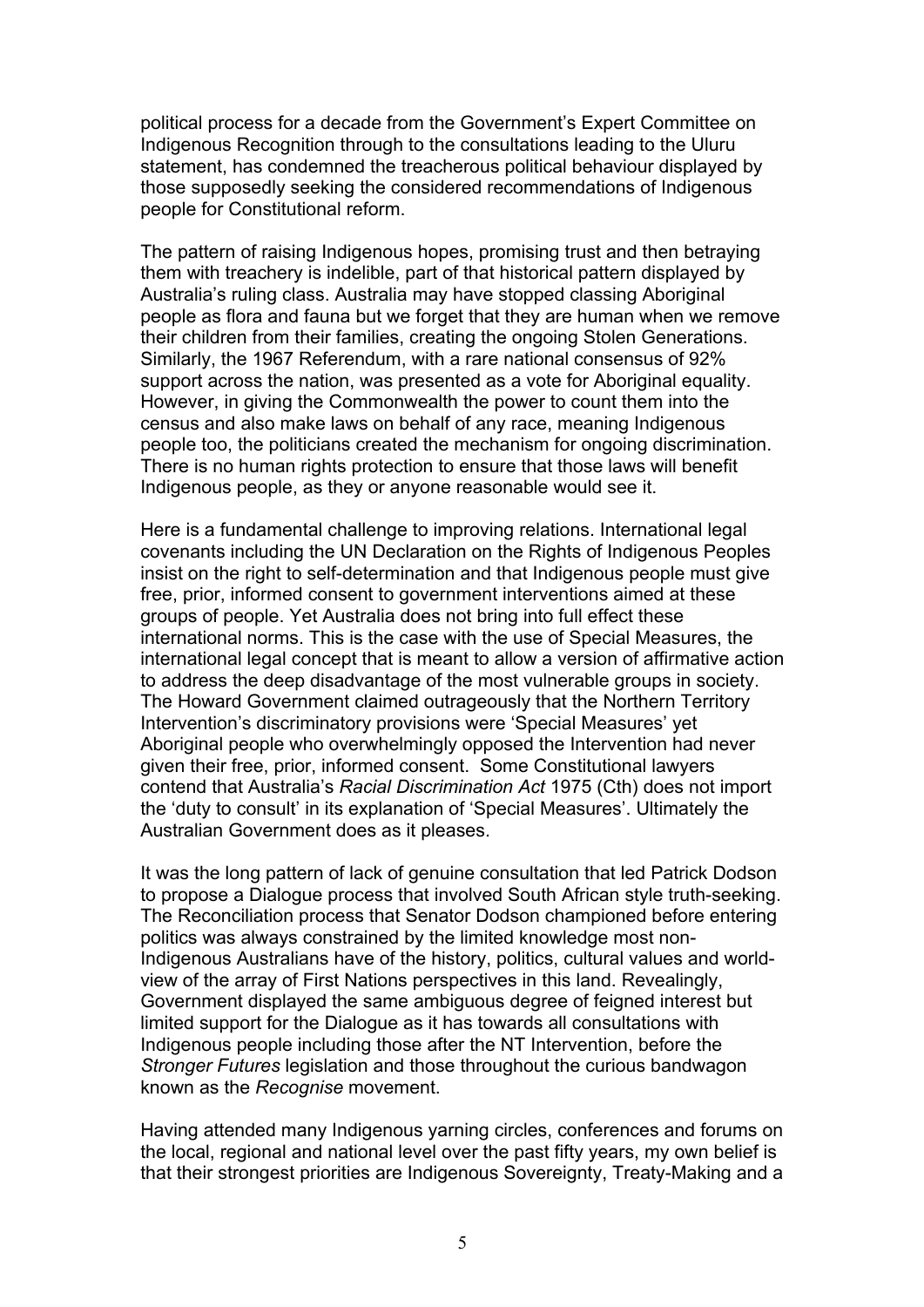meaningful Voice on policies affecting their lands, languages, health, education, human rights and cultural life in general.

It is significant that the Government's terms of reference always manage to marginalise or totally neutralise these prevailing Indigenous concerns. Indigenous people are instructed to come up with a proposal that the Government will find acceptable, not what Indigenous believe will lead to a truthful reconciling of historic and contemporary grievances and inequality. This too follows the historical pattern.

While it took Australia almost two centuries to recognize Aboriginal ownership of the land, as fast as they could the political conservatives unpicked the Wik and Mabo High Court judgements and appealed against the Native Title settlements. We always treated Aboriginal people like lowly servants and then quibbled over their stolen wages for decades. We paid lip service to the right of Indigenous people to speak their languages and pursue what are the world's longest unbroken systems of cultural knowledge but relentlessly many politicians and much of the media has waged war on the value of Aboriginal Culture.

Our nation is stuck with this 'deficit discourse' viewing Indigenous people as the cause of their own problems. The great danger of this relentlessly negative assault by one party against the other in the Australian black-white relationship is that it avoids the truth. One side is blindly refusing to look at the evidence. One side is still refusing to listen. As Rosalie Kunoth-Monks so eloquently declared, "I am a cultured person…don't try to supress me and don't call me a problem. I am not the problem."

If we want to look deeper into our history to see the start of the problem I wish we could send Captain Turnbull and his crew on that Ship of State back through time to the year 1770. It was on the jewel of an island, Bedanug, as the Kaurareg people had called their home for thousands of years, that Lt James Cook and his trigger-happy Marines, hoisted the English flag. They fired a volley from the Endeavour's cannon and thereby claimed half a continent for King George III without ever carrying out the Royal orders to negotiate with the First Peoples of this land. From those events on what is now called Possession Island, through the violent dispossession of the Frontier Wars and the failure to negotiate treaties with the First People who never surrendered their ancient rule of traditional law and custodianship over their country, Australians have continued to deny the full merit of Indigenous law that has existed here for 65,000 years or more.

In many other parts of the world where some 370 million First Nations people live today, a Treaty is viewed as an effective legal agreement to define certain important rights and relationships, a starting point for negotiations, and a powerful expression of the meaningfulness of those Indigenous laws and customs.

The retired Chief Justice of the High Court, Robert French, has made it perfectly clear that such a Treaty in Australia could be settled because it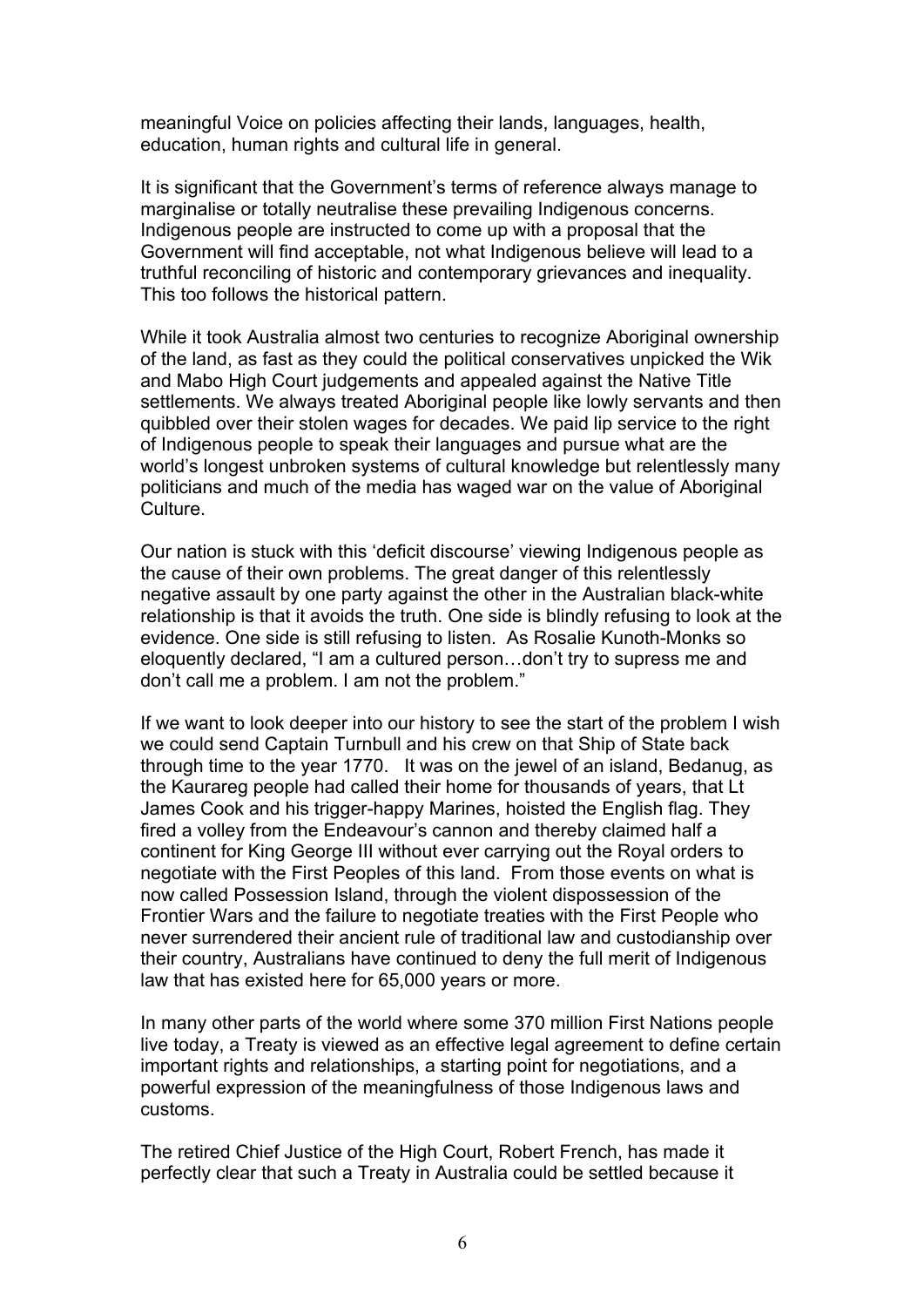would recognize traditional law and custom. It would not bring down the nation. Quite the opposite, it would erect for the first time a just and lawful foundation for the modern nation.

Australia's political unwillingness to recognise the sovereign-to-sovereign relationship with our First Peoples through a Treaty creates our 21<sup>st</sup> Century reality.

Our First Peoples, overwhelmingly remain dispossessed of their human rights, deeply disadvantaged, disempowered in all of the political decision-making that impacts their lives and discriminated against in so many tragic ways. As a consequence, our modern Australian nation is weakened, standing shakily on hollow legal foundations as Professor Mick Dodson once put it. This holds us back from genuine equality and from embracing the full strength of the world's most ancient multicultural diversity. It holds us back from realising the full strength and priceless value of custodianship, which could guide many different people from different places to co-exist with respect and a unified, long term vision of how to preserve the land for future generations. A Treaty, you see, is about the common good.

Treaty is not about separation, superiority of any culture or about white or black supremacy in terms of power. Indeed it was such racist thinking that created the space between us in the first place, an exclusion of the First People that has lasted for almost two and a half centuries. Treaty is simply one of the best legal options, based on global evidence, to recognize the rights of First Peoples on the road to making things better.

Of all British Commonwealth nations with First People, Australia stands alone with a racist Constitution that permits discrimination and in the absence of a Treaty historic injustices continue unchecked. What a contrast to other democracies with First Nations.

In Canada, Section 35 of the Constitution recognizes their Aboriginal people and reaffirms their Treaty rights. Canada also has an Assembly of First Nations compromised of some 600 First Nations, an advisory Council of Elders and a structure of regional Chiefs. In Australia our political leaders need a heart transplant. We need far more courageous and visionary Prime Ministers of the calibre of Canada's Prime Minister, Justin Trudeau to see that genuine relationships require structures of genuine representation.

The Saami parliaments representing the Indigenous people of Norway, Sweden and Finland show another more successful approach to the most fundamental human rights of the First Peoples. All three nations have distinct Sami Parliaments but they also unify as a Saami 'Voice' on international affairs affecting their cultural group. This highly significant influence over their destiny is expressed in the legal and constitutional arrangements for Saami people in Norway, Sweden and Finland.

In Norway, the only First Nations place where I have observed the genuine healthy equality of Indigenous people, the legal arrangements are clearly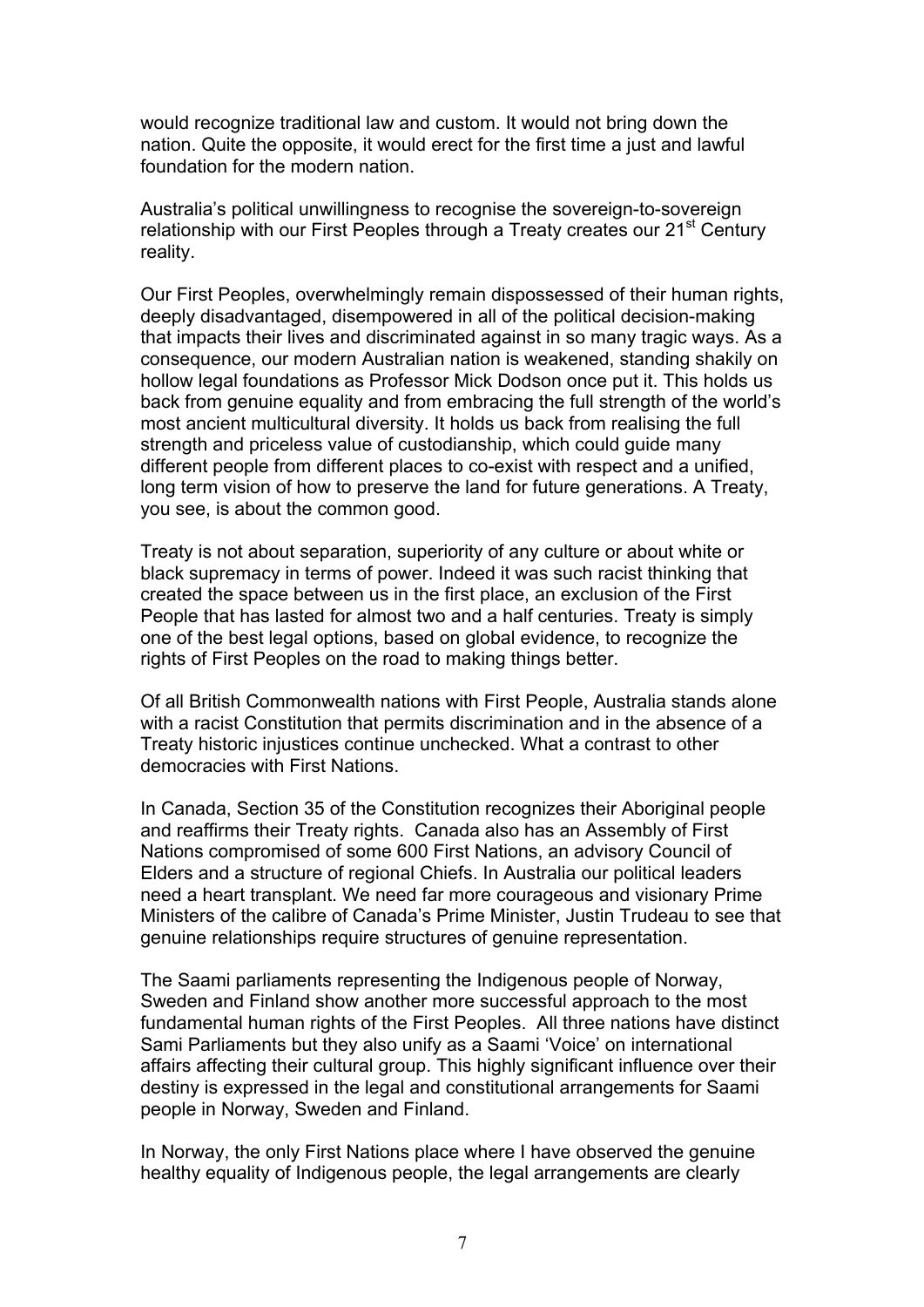expressed in the Constitution. The world's second oldest constitution, written in 1814, includes a Bill of Rights powerfully defining human rights for all people. Norwegians perhaps show us the way because they did manage to find national unity in 1988, the year of Australia's Bicentennial and massive demonstrations by Aboriginal people seeking genuine land rights and recognition of their sovereignty. Norway amended its constitution in 1988 to guarantee that the Saami have cultural and language rights. Their Saami Parliament is an elected advisory body.

Here is the parliamentary inter-face. 'Voice' is not about vetos of parliamentary power but constructive influence, an auditing and advisory role. Similarly, in Sweden and Finland the Saami Parliaments are elected advisory bodies and both of these nations have a Bill of Rights included in their Constitutions.

The Maoris have reserved seats in the New Zealand Parliament. They also have an elected Maori Council with a political structure reaching down to regional and local levels.

Finally, in the United States, we see Recognition of First Nations expressed through some 350 Treaties and the concept of sovereign dependent nations. The benefits of the American style, sovereign-to-sovereign relationship, are underscored by more than thirty years of evidence gathered by Professors Stephen Cornell and Joseph Kalt in the Harvard Project on American Indian Economic Development.

As well as interviewing numerous Native American leaders and studying closely the Harvard University evidence, I have witnessed the transformation of the lives of millions of Native Americans. They do not have equality but they have made considerable progress compared to Australia stuck with the status quo.

When I arrived in the U.S.A. as an ABC foreign correspondent in 1972 I met up with the American Indian Movement at Wounded Knee in 1973. Russel Means, that brilliant lawyer and activist of the Oglala Sioux told me that Native American life expectancy was 12 to 16 years behind the mainstream. Today some First Nations have closed their 'gaps' to about 3.5 to 5 years but revealingly, on that Pine Ridge Reservation where Russel Means and his AIM group captured the attention of the nation, we still see one of the lowest life expectancies, more than ten years less than the national average. The poverty trap is related to powerlessness.

During my 14 years living in the United States and many filming forays over my 50 years in journalism I witnessed how many but certainly not all First Nations groups have made rapid gains compared to our Australian pattern of national inaction. The key, the Harvard evidence shows, is self-determination expressed through sovereign control of development decisions, a relationship and a negotiation process formulated through Treaties. President Obama's Administration delivered US 3.3 billion dollars in compensation to tribes that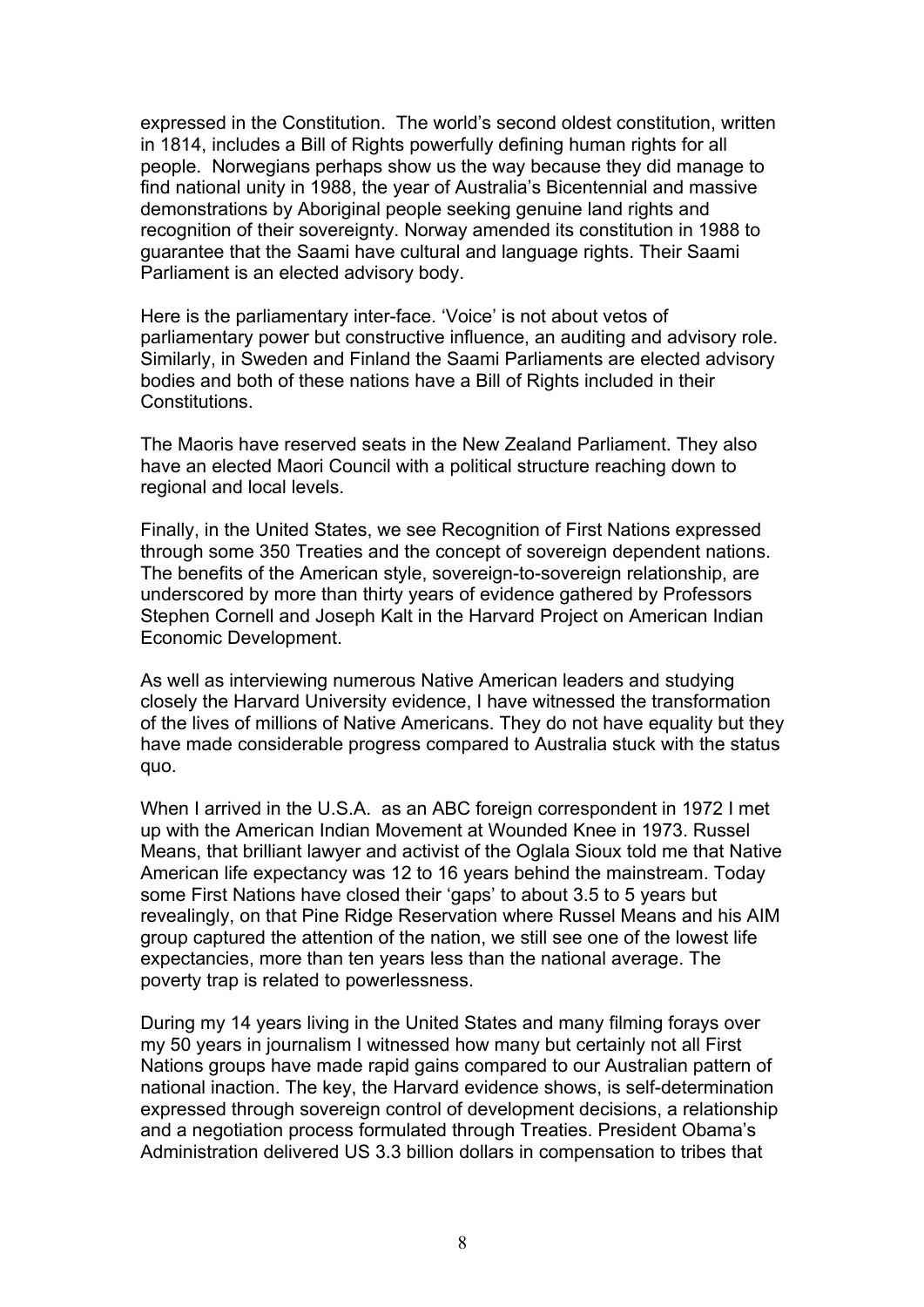had lost their just entitlement for the resources taken from their lands over the past century alone.

This leads me to my major proposal. To end the continuing tragedy of the poverty and widespread inequality endured by our First People in their own land, a national Treaty should recognise Indigenous law and custom, immediately settle the remaining Native Title claims stuck in the courts and also guarantee Aboriginal and Torres Strait Islander people the sub-surface mineral rights to the wealth of their lands. My logic is that the depths of poverty, welfare dependence, chronic illness, housing shortages, unemployment, over-incarceration and suicide impacting so many of Australia's 750,000 Indigenous people, can only be overcome through a transformational shift of some of the bounty of this land that is rightfully theirs. Currently there are vast tracts of Commonwealth land that can be acquired by State Governments and sold off as they please. Although Indigenous people are viewed in Australian law as having title to about 30% of the landmass, in most cases they are not able to benefit through just compensation for the mining and other uses of their land and waters. Instead of another century of welfare dependency and poverty we need a transformational Treaty that empowers the First People and establishes a democratically elected body that represents their interests, advises Governments and works on a collaborative plan for a brighter future.

Various Indigenous Sovereignty and Treaty groups in Australia have put forward a variety of models that usually involve regional Treaty-making between Indigenous Nations progressing to a legal agreement with the Federal Government. In Victoria, South Australia and the Northern Territory there are well advanced discussions about Treaty making on a State level. New South Wales could create momentum for progress by facilitating regional and State treaty making. What needs close analysis is the kind of legal agreement being sought.

There are similarly diverse proposals for Indigenous representative bodies ranging from local structures recognised by the Constitution to a single elected advisory body. The importance of Indigenous 'Voice' is unquestionable, but we must all be warned that the Australian government has repeatedly undermined all Indigenous political bodies from the National Aboriginal Councils of the 1980s, through to the Aboriginal and Torres Strait Islander Council (ATSIC), the National Congress of Australia's First Peoples and various Indigenous Advisory Councils appointed by Prime Ministers. Indigenous people may continue to offer a hand of friendship and trust, but history says beware of the treachery of politics, not 'white' politics or 'black' politics. Beware of the politics that has no interest in the common ground or the common good.

Finally, I suggest that mopping up the stain of racism on the Constitution should not be the primary responsibility of Indigenous people. This is a task for all Australians, including the political class, who through silence allow ongoing policies of child removal, institutional child abuse, the brutality of the prison system and the misery of dilapidated housing and wretched health.